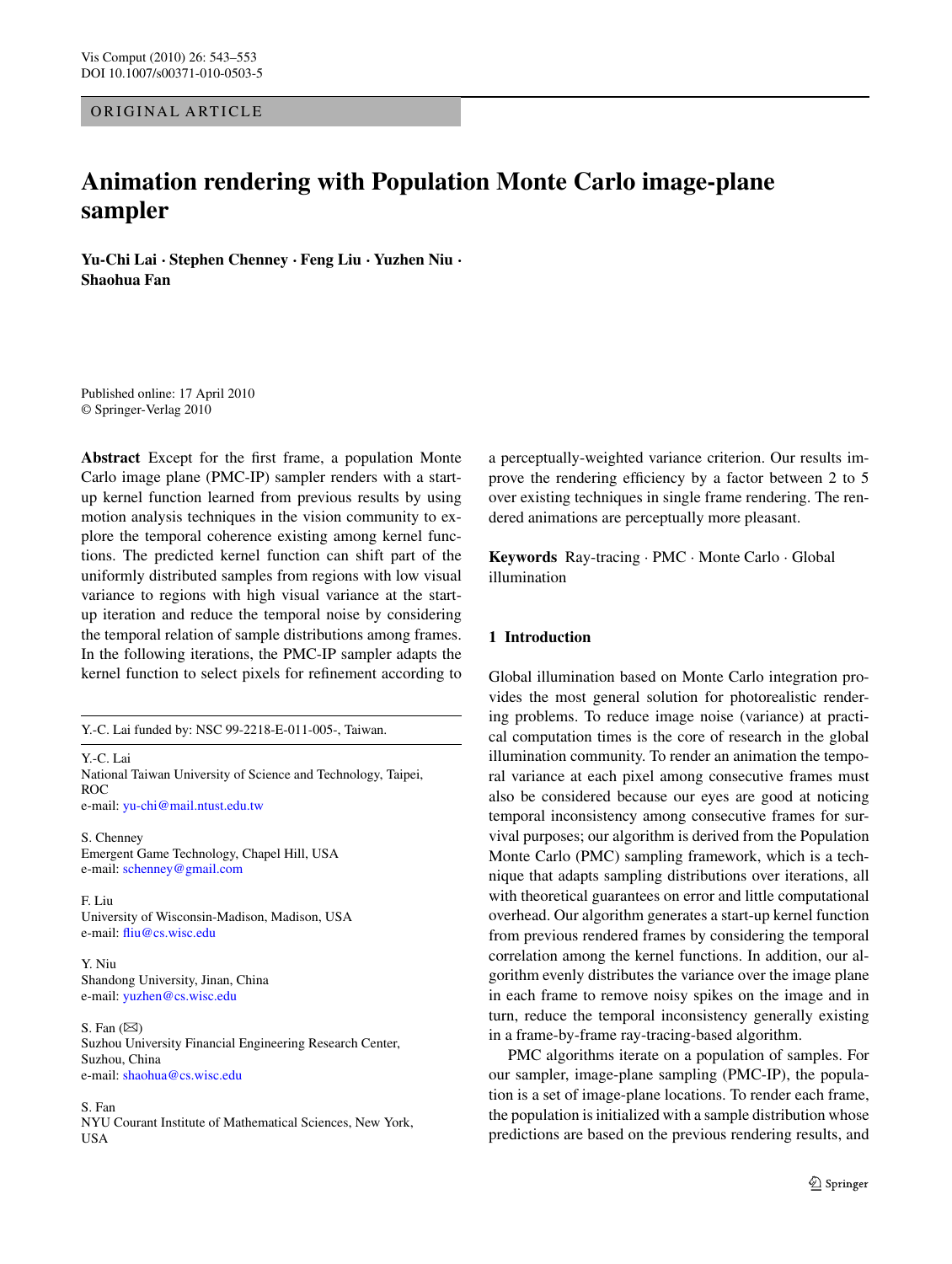then PMC-IP generates an intermediate image to start the iteration. Any information available at this stage can then be used to adapt a *kernel function* that produces a new population. The initial prediction of the kernel function is based on the result of the current frame rendered with a few samples in each pixel, the result of previous frames, and the sample distribution of previous frames. We can explore the temporal coherence of sample distributions among consecutive frames by using computer vision techniques to generate a good start-up kernel function. This prediction prevents the redundant probed samples on smooth regions of the image. In addition, the prediction takes the temporal variance into account: perceptually high variance regions in previous frames have higher probability to be perceptually high variance regions in current frame, and as a result, the algorithm puts more samples at these regions to reduce the noisy spikes. In image-plane sampling, the perceptually-weighted variance in the intermediate images is used to construct the kernel function, resulting in more image-plane samples in regions of high variance. The procedure is then iterated: sample, adapt, sample*,....* The result is an unbiased adaptive algorithm. This can achieve an *evenly-distributed* variance over the image plane.

Photon mapping and path tracing have been the industrial rendering algorithms for global illumination. Our sampler can be easily incorporated into ray-tracing-based global illumination with minimal modifications to improve the efficiency of these algorithms. We demonstrate the ease of incorporation into the current rendering framework by modifying the ray-starting pixel positions.

Our contribution is a specific tool for rendering that uses the Population Monte Carlo framework: An *image-plane sampler*, PMC-IP, that adapts to guide samples to perceptually high variance image regions, is cheap to compute, maintains stratification, and is unbiased. In addition, we incorporate motion analysis techniques from the vision community into global illumination algorithms to explore the temporal coherence of sample distributions among consecutive frames to *improve the sample usage and enhance the temporal consistency* among consecutive frames.

We include results comparing each algorithm to existing approaches. We find that PMC-based algorithms improve the efficiency in a factor of 2 to 5 over existing methods when rendering a single frame. In addition, our algorithm can generate a more perceptually pleasant animation than others.

## **2 Related work**

Here we focus on the adaptive image-plane sampling and algorithms using sequential Monte Carlo algorithm. For an overview of Monte Carlo rendering in general, see Pharr and Humphreys [[22\]](#page-9-0).

Typically, adaptive image-plane algorithms perform a first pass with a small number of samples per pixel and use the resulting values to label pixels as adequately sampled or in need of further refinement. The algorithm then iterates on the pixels requiring more samples  $[3, 11, 20, 21, 23, 24]$  $[3, 11, 20, 21, 23, 24]$  $[3, 11, 20, 21, 23, 24]$  $[3, 11, 20, 21, 23, 24]$  $[3, 11, 20, 21, 23, 24]$  $[3, 11, 20, 21, 23, 24]$  $[3, 11, 20, 21, 23, 24]$  $[3, 11, 20, 21, 23, 24]$  $[3, 11, 20, 21, 23, 24]$  $[3, 11, 20, 21, 23, 24]$  $[3, 11, 20, 21, 23, 24]$  $[3, 11, 20, 21, 23, 24]$  $[3, 11, 20, 21, 23, 24]$ .

A common property of these existing algorithms is that they stop sampling a given pixel when some image-derived metric is satisfied. As Kirk and Arvo [\[13](#page-9-0)] point out, the evaluation of the image metric relies on random samples, so there is some non-zero probability that the threshold is incorrectly detected and that sampling stops too soon. This introduces bias in the final image, which is a problem when physically accurate renderings are required. Our algorithm never uses a threshold to stop sampling a pixel and is statistically unbiased.

Many metrics have been proposed for the test to trigger additional sampling. Lee et al. [[16\]](#page-9-0) used a sample variancebased metric. Dippé and Wold [\[5](#page-9-0)] estimated the change in error as sample counts increase. Painter and Sloan [[21\]](#page-9-0) and Purgathofer [\[23](#page-9-0)] used a confidence interval test, which Tamstorf and Jensen [[30\]](#page-9-0) extended to account for the tone operator. Mitchell [[20\]](#page-9-0) proposed a contrast-based criterion because humans are more sensitive to contrast than to absolute brightness, and Schlick [[27\]](#page-9-0) included stratification into an algorithm that used contrast as its metric. Bolin and Meyer [[3\]](#page-9-0), Ramasubramanian et al. [[24\]](#page-9-0) and Farrugia and Péroche [\[7](#page-9-0)] used models for human visual perception, of which we use a variant. Rigau et al. [\[25](#page-9-0), [26\]](#page-9-0) introduced entropy-based metrics. References [[1,](#page-9-0) [19\]](#page-9-0) introduced metrics utilizing a model of the human visual system from the visible distortion based on the detection and classification of visible changes in the image structures.

Our algorithm views the image plane as a single sample space for the purposes of sampling. Dayal et al. [[4\]](#page-9-0) used a variance-based metric to control a kD-tree subdivision where samples are drawn uniformly within each adaptively sized cell of the subdivision. Stokes et al. [\[28\]](#page-9-0) also took a global approach with their perceptual metric.

A Sequential Monte Carlo algorithm, similar in spirit to Population Monte Carlo, has recently been applied by Ghosh, Doucet and Heidrich [[10\]](#page-9-0) to the problem of sampling environment maps in animated sequences. Their work exploits another property of iterated importance sampling algorithms—the ability to re-use samples from one iteration to the next—and is complementary to our approach.

Lai et al. [\[14](#page-9-0), [15](#page-9-0)] adapted the Population Monte Carlo algorithm into the energy redistribution framework to adapt the extent of energy redistribution. Their method focuses on the global rendering algorithm but our algorithm focuses on the first step of sample distributions. Our algorithm can be easily adapted to incorporate the algorithm by adjusting the energy of each path according to the kernel function of the pixel-position distribution.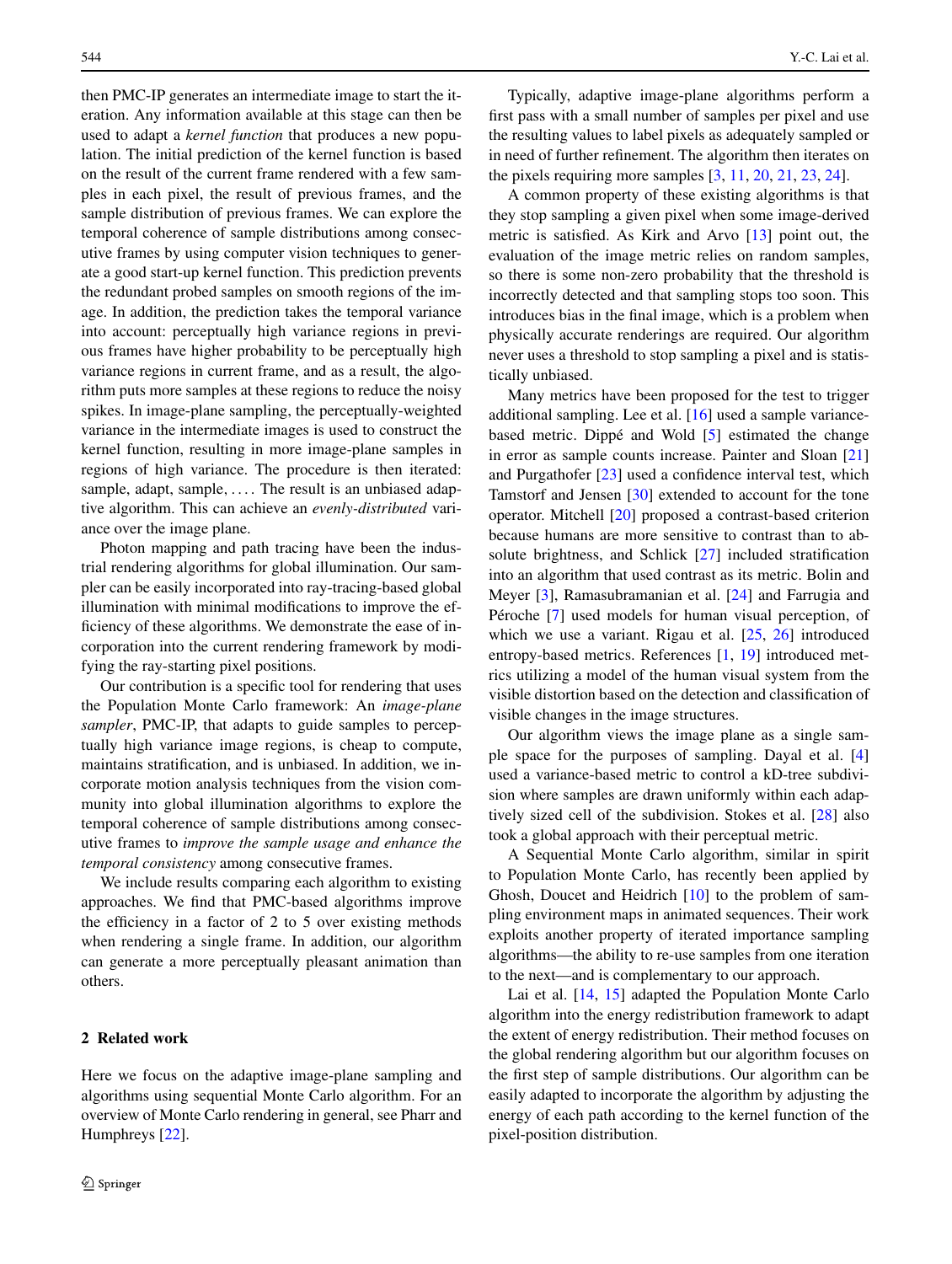## <span id="page-2-0"></span>**3 PMC-IP: image-plane sampling**

To render a frame in a sequence of animation is to compute the intensity,  $I(i, j, t)$ , of each pixel  $(i, j)$  for each frame  $t$ , by estimating the integrals:

$$
I_{i,j,t} = \int_{\mathcal{I}} W_{i,j,t}(\mathbf{u}) L(\mathbf{x}, \omega, t) d\mathbf{u},
$$
\n(1)

where  $\mathcal{I}$  is the image plane,  $W_{i,j,t}(\mathbf{u})$  is the measurement function for pixel  $(i, j)$  of *t*th frame—non-zero if **u** is within the support of the reconstruction filter at  $(i, j)$  of the frame—and  $L(\mathbf{x}, \omega, t)$  is the radiance leaving the point, **x**, seen through **u** in the direction  $-\omega$  at *t*th frame, determined by the projection function of the camera. We are ignoring, for discussion purposes, depth of field effects, which would necessitate integration over directions out of the pixel, and motion blur, which would require integration over time. In the following discussion, we will neglect the denotation of *t* for the simplification of description. And all the adaptation of the sample distribution happens in the process of rendering a single frame.

An image-plane sampler selects the image-plane locations, **x** in (1) for a specific frame. For simplicity, assume we are working with a ray-tracing-style algorithm that shoots from the eye out into the scene. Adaptive sampling aims to send more rays through image locations that have high noise, while avoiding bias in the final result.

Taking an importance sampling view, given a set of samples,  $\{X_1, \ldots, X_N\}$  from an importance function  $p(x)$  for a single frame, each pixel is estimated using

$$
\hat{I}_{i,j} = \frac{1}{n} \sum_{k=1}^{N} \frac{W_{i,j}(\mathbf{X}_k) L(\mathbf{X}_k, \omega)}{p(\mathbf{X}_k)}.
$$
\n(2)

The source of bias in most existing adaptive image-plane samplers is revealed here. Adaptive sampling without bias must avoid decisions to terminate sampling at an individual pixel, and instead look at the entire image plane to decide where a certain number of new samples will be cast. Every pixel with non-zero brightness must have non-zero probability of being chosen for a sample, regardless of its estimated error. This guarantee that all pixels will have chance to receive samples to achieve unbiasedness.

We also note the  $(2)$  can be broken into many integrals, one for the support of each pixel. Provided  $p(\mathbf{x})$  is known in each sub-domain, the global nature of  $p(\mathbf{x})$  is not important.

Figure 1 summarizes the final PMC-IP algorithm for a single frame:

#### 3.1 Integrating the sampler into a global rendering system

The PMC-IP is easily incorporated into a single rendering pipeline and allows us to improve the rendering efficiency

- 1 Estimate the start-up kernel function  $\alpha_k^{(0)}$  from previous frames 2 **for**  $s = 0, ..., S$ 4 Use DMS to allocate samples according to  $\alpha_k^{(s)}$
- 5 Generate samples from  $K_{IP}^{(s)}(\mathbf{x})$  and accumulate to image
- 6 Compute the perceptually-weighted variance image
- 7 Compute  $\alpha_k^{(s+1)}$  for each pixel *k*

**Fig. 1** The PMC-IP Algorithm for rendering a single frame

for ray-tracing-based algorithms such as path tracing, photon mapping. Figure [2](#page-3-0) shows a modern plug-in style Monte Carlo rendering framework. The only core framework modification required to support adaptive sampling is the addition of a feedback path from the output image generator back to the samplers, required to pass information from one sampling iteration back to the samplers for the next iteration. The PMC-IP sampler also contains a tracking algorithm, described in Sect. [3.2](#page-3-0), to guess the sample distribution from the previous rendering frames and sample distributions.

The kernel function is the starting point in creating a PMC algorithm for adaptive image-plane sampling. We need a function that has adaptable parameters, is cheap to sample from, and supports stratification. This can be achieved with a *mixture model* of component distributions,  $h_{IP(i,j)}(\mathbf{x})$ , one for each pixel:

$$
K_{\text{IP}}^{(s)}(\mathbf{x}) = \sum_{(i,j)\in\mathcal{P}} \alpha_{(i,j)}^{(s)} h_{\text{IP}(i,j)}(\mathbf{x}), \quad \sum_{(i,j)\in\mathcal{P}} \alpha_{(i,j)}^{(s)} = 1,
$$

where  $(i, j)$  is the pixel coordinate and  $P$  is the set of all pixels in this image. Each component is uniform over the domain of a single pixel integral. The parameters to the distribution are all the  $\alpha_{(i,j)}^{(s)}$  values, and these change for each iteration, *s*. We achieve an unbiased result if every  $\alpha_{(i,j)}^{(s)} \geq \epsilon$ , where  $\epsilon$  is a small positive constant (we use 0.01). We enforce this through the adaptive process, and the use of  $\epsilon$ . rather than 0, provides some assurance that we will not overlook important contributions (referred to as *defensive sampling* [[12\]](#page-9-0)).

The use of a mixture as the kernel results in a *D*-kernel PMC [\[6](#page-9-0)] algorithm. Sampling from such a distribution is achieved by choosing a pixel,  $(i, j)$  according to the  $\alpha_{(i,j)}^{(s)}$ , and then sampling from  $h_{IP(i,j)}(\mathbf{x})$ . The latter can be done with a low-discrepancy sampler within each pixel, giving sub-pixel stratification. Stratification across the entire image plane can be achieved through deterministic mixture sampling, which we describe shortly. The importance function  $p(\mathbf{x})$  in estimating contribution of a path for a given pixel must be modified as  $p_{\text{sample}}(\mathbf{x}) = p_{\text{path}}(\mathbf{x}) p_{\text{uniform}} / a_{(i,j)}^{(s)}$ where  $p_{path}$  is the probability to generate the path starting from that pixel position and  $p_{uniform}$  is the probability to choose that pixel uniformly for guaranteeing unbiasedness. Notice that this kernel function is not conditional, in other words,  $K_{IP}(\mathbf{x}^{(s)}|\mathbf{x}^{(s-1)}) = K_{IP}(\mathbf{x}^{(s)})$ . Hence,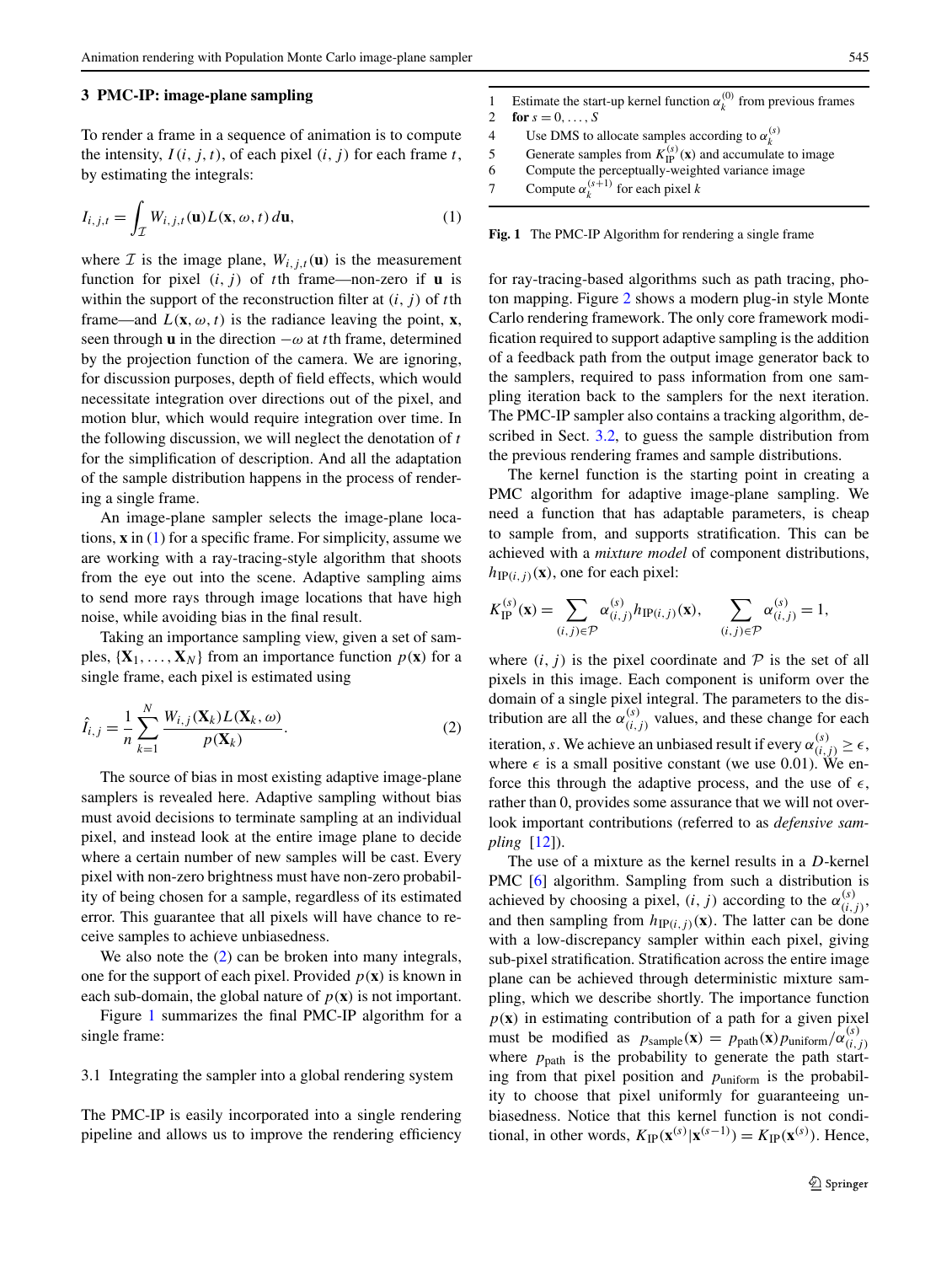<span id="page-3-0"></span>**Fig. 2** A block diagram of a plug-in style Monte Carlo rendering system, following Pharr and Humphreys [[22](#page-9-0)]. The PMC-IP sampler replaces a uniform sample generator with the addition of a feedback path from the sample accumulator in order to calculate the perceptual variance. The PMC-IP sampler also contains a predictor to estimate the start-up sample distribution for rendering a single frame



Optimal Samples $(T-1)$ 

for image-plane sampling we do not include a resampling step in the PMC algorithm because no samples are re-used. The knowledge gained from prior samples is instead used to adapt the kernel function.

#### 3.2 Predict a good initial start-up kernel

When observing the kernel function for each frame by using PMC-IP algorithm, we realize that the high-probability regions should be temporally correlated among consecutive frames. Thus, if we can use motion analysis techniques to predict the movement of these regions, we can save the extra cost of probing the entire image plane to estimate the  $\alpha_{(i,j)}$ . In addition, since the high-probability regions should also be regions with high variance in general Monte Carlo methods, to use the prediction can also reduce the temporal inconsistency between noise by putting more samples in these regions.

For the current frame *t*, we first obtain a coarse rendering result  $\hat{I}^t$  using a small amount of initial samples per pixel such as 4 in our implementation. Then we predict the kernel function of the current frame  $\alpha^t_{(i,j)}$  from that of the previous frame  $\alpha_{(i,j)}^{t-1}$  by exploring the correspondence between  $\hat{I}^t$  and  $I^{t-1}$  as follows:

$$
\alpha_{(i,j)}^t = \alpha_{M_{t-1}^t(i,j)}^{t-1},\tag{3}
$$

where  $M_{t-1}^t$  describes the correspondence between  $\alpha^t$  and  $\alpha^{t-1}$ .

We approximate  $M_{t-1}^t$  by estimating the correspondence between images  $\hat{I}^t$  and  $I^{t-1}$ . Optical flow [[2,](#page-9-0) [18\]](#page-9-0) algorithms in computer vision community provide natural solutions to estimate this correspondence. However, since the coarse rendering result  $\hat{I}^t$  is noisy, optical flow estimation is not reliable. We regularize the optical flow using a homography between  $\hat{I}^t$  and  $I^{t-1}$ . A homography is a 2D perspective matrix described by 8 parameters. It describes the correspondence between  $\hat{I}^t$  and  $I^{t-1}$  as follows:

$$
\begin{bmatrix} s i^t \\ s j^t \\ s \end{bmatrix} = \begin{bmatrix} h_{11} & h_{12} & h_{13} \\ h_{21} & h_{22} & h_{23} \\ h_{31} & h_{32} & 1 \end{bmatrix} \begin{bmatrix} i^{t-1} \\ j^{t-1} \\ 1 \end{bmatrix}
$$
 (4)

Vision research has provided rich literatures for estimating the homography [\[29](#page-9-0)]. We adopt a feature-based method. SIFT features [\[17](#page-9-0)] are used due to their robustness to noise. Ideally, 4 pairs of correctly matched feature points are enough to estimate the homography. In practice, to get a robust estimation, we extract from each image a dense set of SIFT features. ( $\hat{I}^t$  is pre-processed using a median filter to reduce the noise before estimating the homography.) We use a RANSAC [[9\]](#page-9-0) algorithm to obtain a robust estimation of the homography.

When the scene is a plane, or the camera only rotates along its optical center, the homography perfectly describes the correspondence between two images. In practice, when the difference between two consecutive frames are small, the homography can be a good approximation. However, when the camera motion or object motion is significant, the homography is not accurate enough. To relieve this problem, we first detect the high-density regions of the kernel  $\alpha^{t-1}$ ; then we estimate the homography within these regions between two images, and use this new homography to describe the correspondence between the high-density regions. The insight of this strategy is two-fold: first, a homography is likely to be successful when modeling the correspondence between small regions; second, the high-density region is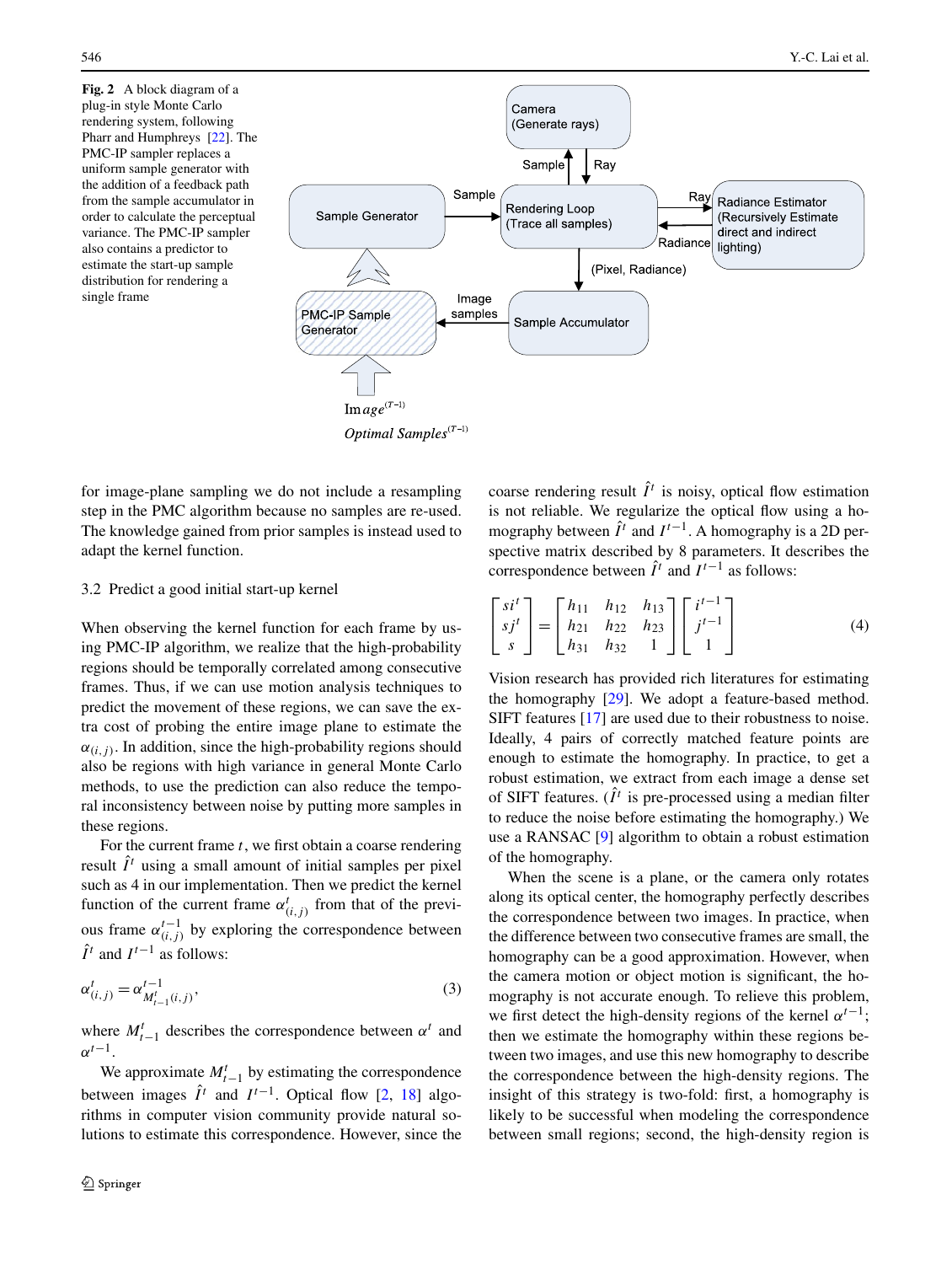<span id="page-4-0"></span>

**Fig. 3** This is the prediction of the kernel function at frame 4. The images from *left* are result at frame 3, rough result at frame 4, the final kernel function at frame 3, the final predicted kernel function

at frame 4, and the final kernel function at frame 4. We analyze the deviation by using the root mean square error which is  $9.02 \times 10^{-07}$ 



**Fig. 4** A comparison between adaptive and uniform image-plane sampling on a direct-lighting example. *Leftmost* is the initial image for PMC-IP sampling, and the  $\alpha_k^{(0)}$  image. The initial image used 2 samples per pixel. The *next* image is the result of PMC-IP sampling with two iterations at 4 SPPs on average. *Center* is a 10 SPPs image uni-

more important than the other region, thus deserving accurate prediction. An example of the kernel predication is illustrated in Fig. 3.

#### 3.3 Adapting the PMC-IP kernel

The adaption method is responsible for determining the value of each  $\alpha_{(i,j)}^{(s)}$  given the populations from previous iterations and any information available from them, such as the image computed so far. We need to define an  $\alpha_{(i,j)}^{(s)}$  for every pixel, with pixels that require more samples having higher high  $\alpha_{(i,j)}^{(s)}$  for the component that covers the pixel.

An appropriate criterion assigns  $\alpha_{(i,j)}^{(s)}$  proportional to the perceptually-weighted variance at each pixel. The algorithm tracks the sample variance in power seen among samples that contribute to each pixel. To account for perception, the result is divided by the threshold-versus-intensity function tvi*(L)* introduced by Ferweda et al. [\[8](#page-9-0)]. Normalization also accounts for  $\epsilon$ .

$$
\alpha'_{i,j} = \frac{\overline{\sigma}^2_{(i,j)}}{\text{tri}(L_{(i,j)})},
$$
  
\n
$$
\alpha^{(s)}_{i,j} = \epsilon + \frac{(1-\epsilon)\alpha'_{(i,j)}}{\sum_{(i',j') \in \mathcal{P}} \alpha'_{(i',j')}},
$$

formly distributed. The zooms show the shadow near the Buddha's base (PMC-IP top, uniform bottom). To the *right* are the corresponding variance images. Note that the variance image for the PMC-IP sampler has few high variance regions, and has a lower contrast in general, representing a more even distribution of error

where  $\sigma^2$  is the variance of radiance carried by samples dropped at that pixel.

The first iteration for the first frame of the algorithm samples uniformly over the image plane, so this criterion can always be computed. The first iteration for the following frames predict the kernel function according to the result of previous frame and the current rendering algorithm. The left images in Fig. 4 show an example of an  $\alpha_{(i,j)}^{(0)}$  map for a given initial image. The perceptual term in the error image prevents very high errors in both bright regions (a problem with unweighted variance) and dark areas (a problem with luminance-weighted variance).

Note that  $\alpha_{(i,j)}^{(s)} \geq \epsilon$ , so there is a non-zero probability of generating a sample at any given image-plane location. This meets the requirement for importance sampling that the importance function is non-zero everywhere where the integrand is non-zero. Furthermore, as the total sample count approaches infinity, the count at any pixel also approaches infinity. Hence, with the correctly computed importance weights [\(2](#page-2-0)), the algorithm is unbiased.

#### 3.4 Deterministic mixture sampling

Randomly sampling from the discrete distribution defined by the  $\alpha_{(i,j)}^{(s)}$  produces excess noise—some pixels get far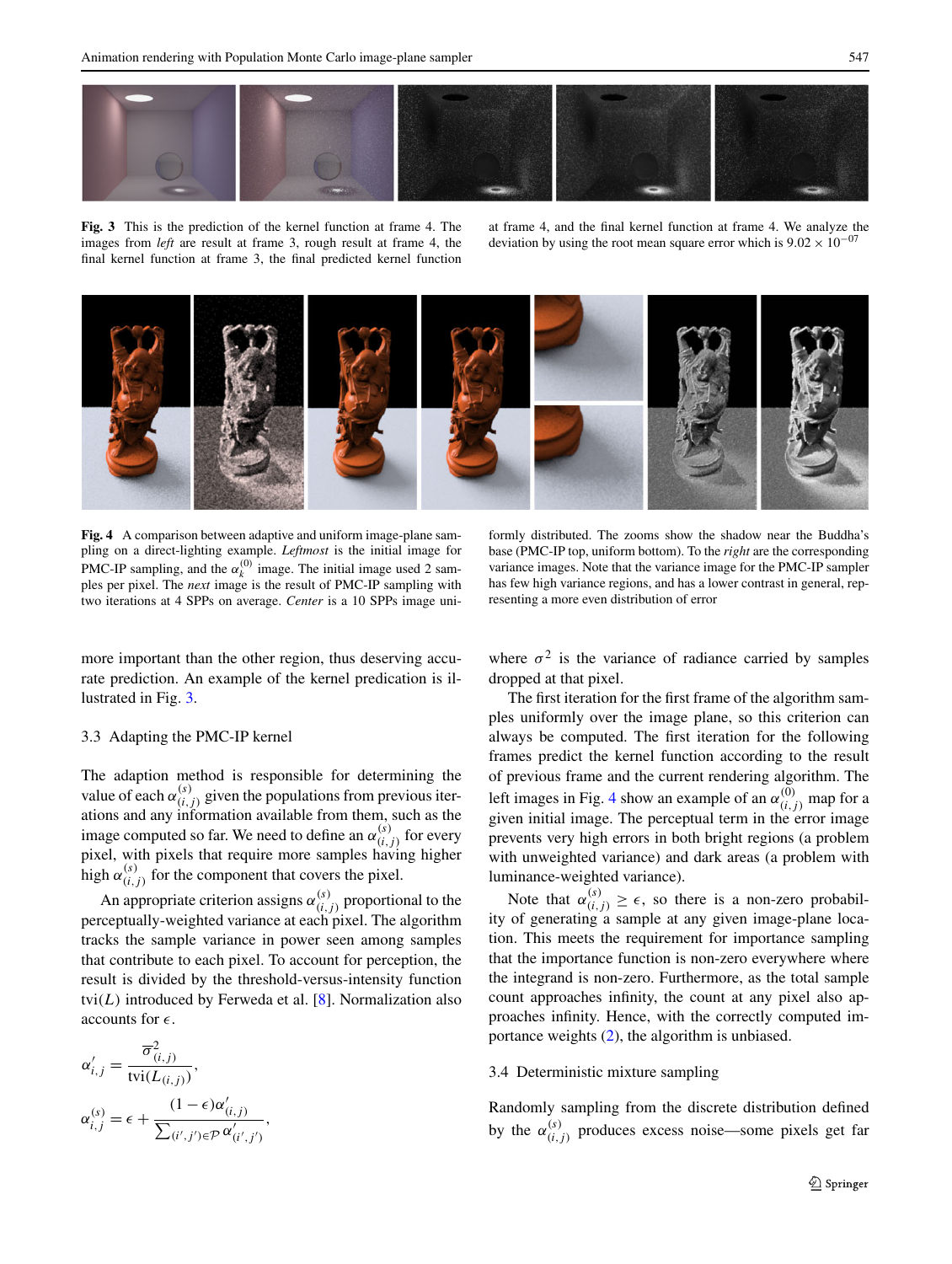more or fewer samples than their expected value. This problem is solved with *deterministic mixture sampling*, DMS, which is designed to give each component (pixel) a number of samples roughly proportional to its  $\alpha_{(i,j)}^{(s)}$ . Deterministic mixture sampling is unbiased and always gives lower variance when compared to random mixture sampling, as proven by Hesterberg [\[12](#page-9-0)].

The number of samples per iteration, *N* (the population size) is fixed at a small multiple of the number of pixels. We typically use 4 samples per pixel, which balances between spending too much effort on any one iteration and the overhead of computing a new set of kernel parameters. For each pixel, the deterministic sampler computes  $n'_{(i,j)} = N\alpha_{(i,j)}$ , the target number of samples for that pixel. It takes  $\lfloor n'_{(i,j)} \rfloor$ samples from each pixel  $(i, j)$ 's component. The remaining un-allocated samples are sampled from the *residual distribution* with probability  $n'_{(i,j)} - \lfloor n'_{(i,j)} \rfloor$  at each pixel (suitably normalized).

## **4 Results**

This section presents the rendering results when we apply our PMC-IP algorithm to render a single frame of scenes and animation scenes by plugging in our sampler into the modern global illumination framework to demonstrate the usefulness of our algorithm

#### 4.1 Static image rendering

Adaptive image-plane sampling can be used in many situations where pixel samples are required and an iterative algorithm can be employed. We have implemented it in the contexts of direct lighting using a Multiple Importance Sampler (MIS) and global illumination with path tracing, and as part of a complete photon mapping system.

Figure [4](#page-4-0) shows the Buddha direct-lighting example. The surface is diffuse with an area light source. Each pixel sample used 8 illumination samples, and the images were rendered at  $256 \times 512$ , with statistics presented in Table 1. We introduce the perceptually-based mean squared efficiency (P-Eff) metric for comparing algorithms, computed as:

$$
Err = \frac{\sum_{\text{pixels}} e^2}{\text{tvi}(L)}, \qquad P\text{-Eff} = \frac{1}{T \times Err}
$$

where *e* is the difference in intensity between a pixel and the ground truth value and  $T$  is the running time of the algorithm on that image. P-Eff is a measure of how much longer (or less) you would need to run one algorithm to reach the perceptual quality of another [\[22](#page-9-0)].

The final adaptive image shown is the unweighted average of three sub-images (initial and two iterations). While

**Table 1** Measurements comparing PMC-IP and uniform image-plane sampling, for equal total sample counts. The P-Eff is perceptual efficiency used in [[14](#page-9-0)]. The Buddha image computed direct lighting with the MIS method, with a total of 8 lighting samples for each pixel sample. PMC-IP sampling improves the perceptually-based RMS error by a factor of 5.4 over uniform sampling with only 7.5% more computation time. It corresponds to an improvement in efficiency of 5.01. The Cornell Box images use path tracing to compute global illumination including caustics. Comparing with images of 16 SPPs, PMC-IP improves the efficiency by a factor of 2.65

| Image  | Method        | #SPP    | T(s) | Err   | P-Eff |
|--------|---------------|---------|------|-------|-------|
| Buddha | Uniform       | 10      | 58.1 | 0.625 | 0.027 |
|        | <b>PMC-IP</b> | $2+4+4$ | 62.4 | 0.116 | 0.138 |
| Box    | Uniform       | 16      | 163  | 0.545 | 0.011 |
|        | Uniform       | 32      | 328  | 0.255 | 0.012 |
|        | <b>PMC-IP</b> | $4+6+6$ | 169  | 0.182 | 0.033 |

weighting each sub-image may be helpful, in this context it is not clear that the samples from one iteration are any better than those from another because they all used the same per-sample parameters. We obtained more samples in places that needed it, but not better samples.

The path tracing algorithm differs from a standard version only in how pixel locations are chosen. The improvement due to PMC-IP sampling is more pronounced in this situation because some areas of the image (the caustic, for instance) have a much higher variance than others due to the difficulty of sampling such paths. We compare the results in two aspects. First, we compare them visually. Working toward a target image quality, we would continue iterating the PMC-IP sampler until we were satisfied with the overall variance. In Fig. [5](#page-6-0), we show the final result of the Cornell box and the comparison between a set of snapshots of the caustic region between the general PT algorithm and our adaptive algorithm. We can see that the result of 16th (equivalent to 64 SPPs) is even better than the result of 256 SPPs. We also notice that even at diffuse regions, our method converges more quickly than the general PT algorithm.

Second, we compare the efficiencies of our algorithm and the PT algorithm. In this Table 1, we see that PMC-IP sampling with a total of 16 SPPs improves the efficiency by a factor of 3 to the uniform sampling with 16 SPPs and 32 SPPs. In this result, we ran our examples for a fixed number of iterations (bounded by computation time). Note that because the PMC-IP sampler evenly spreads variance over the image, an overall image error bound is very unlikely to leave any high-error pixels.

Photon mapping is an industry standard method for global illumination, and we implemented the above method for the gather portion of a photon mapping implementation. Figure [6](#page-6-0) shows a room scene computed with the system. Looking at the blown-up images of right wall by the lamp, in Fig. [6,](#page-6-0) we can see that our algorithm converges more rapidly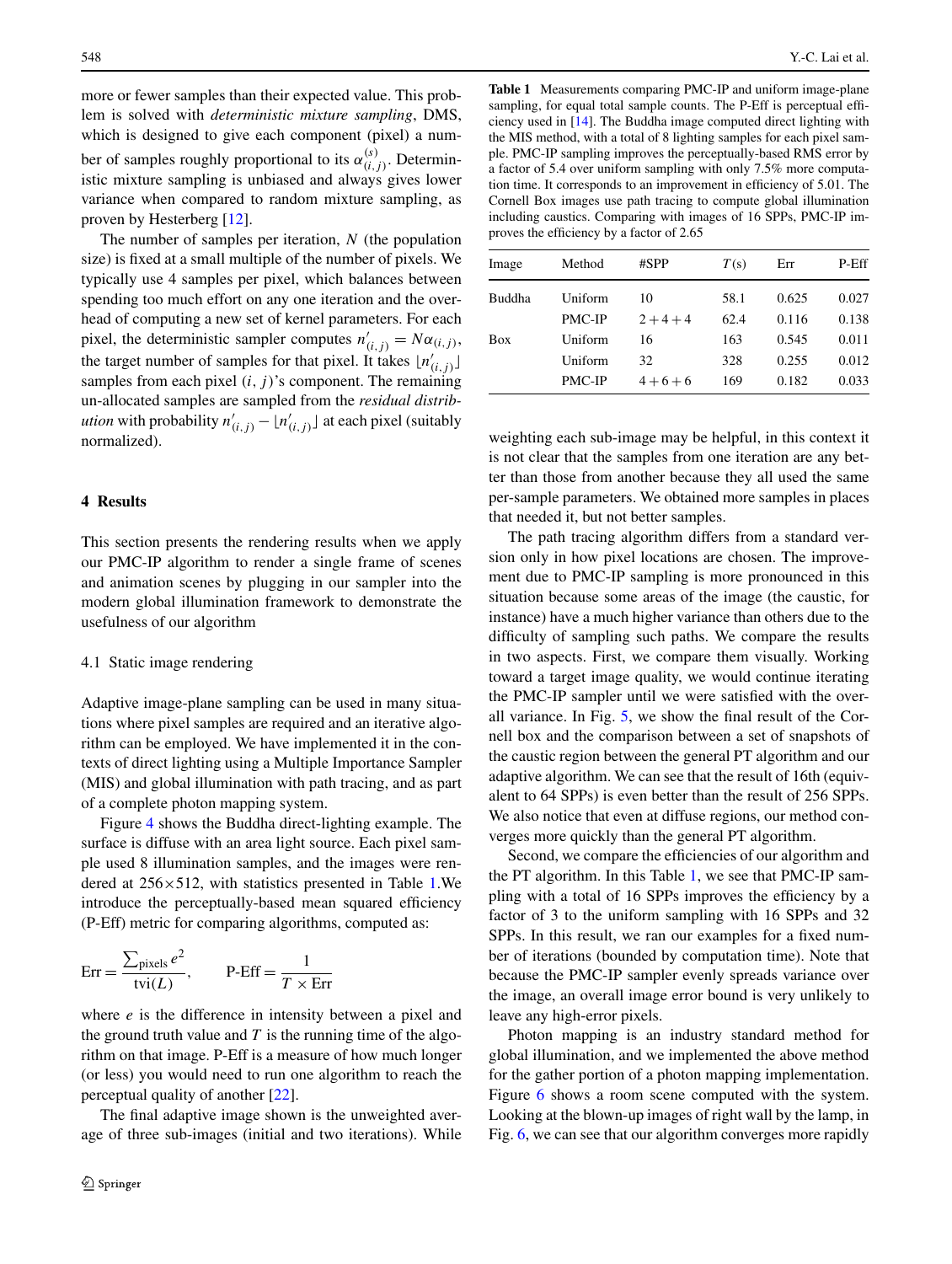<span id="page-6-0"></span>

**Fig. 5** A Cornell Box image computed using the PMC-IP algorithm. The *left* image is the final result using PMC-IP algorithm with 64 iterations, with each iteration averaging 4 SPPs. It is easier to find converged values in diffuse regions than in the caustic region. Thus, we compare the results by focusing on this region. The images in the *second row* on the *top*, from *top* to *down*, are the cropped images of the caustic region computed using non-adaptive path tracing with 16, 32, 64 and 128 SPPs. The images in the *third row* on the *top*, from *top* to *down*, are intermediate results from the adaptive algorithm at 4, 8, 16 and 32 iterations when computing the top image. The *right bottom* demonstrates that our adaptive sampler produces better visual results at lower sample counts: on the *top* is the result from 256 SPPs, unadapted, and on the *bottom* image is the result of 16 adapting iterations at an average of 4 SPPs per iteration



**Fig. 6** The *top* is a room scene with complex models computed using photon mapping and the adaptive image plane sampler. The *bottom row* are blown up images of the upper right portion of the room scene. The image was generated with a standard photon shooting phase. On the *left* is the result of a final gather with 4 PMC-IP iterations, with each iteration averaging 4 samples per pixel. Right is the result of a standard photon mapping gather using 16 SPPs and using 16 shadow rays per light to estimate direct lighting. Note the significant reduction in noise with our methods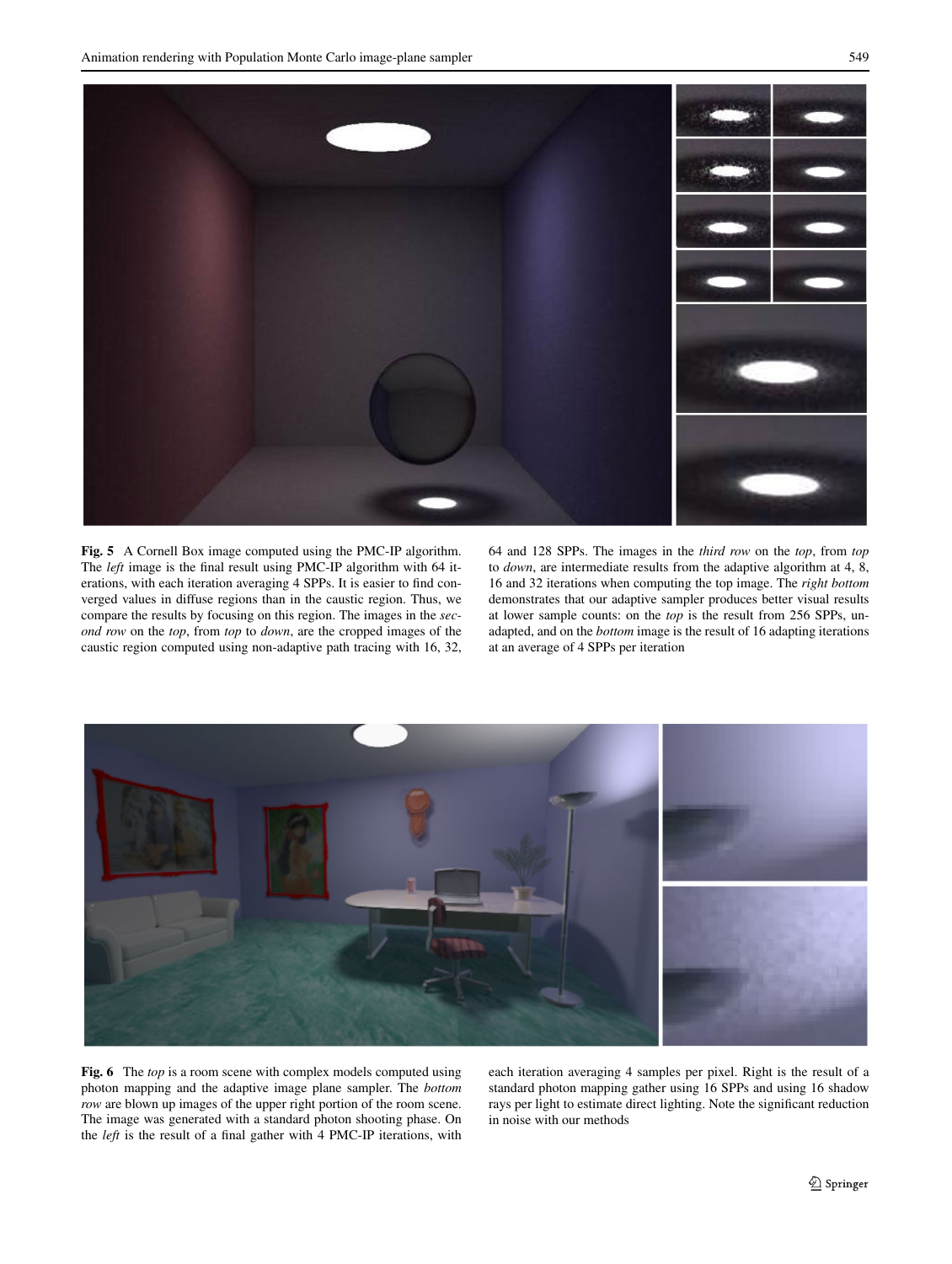

Fig. 7 A sequence of images animation of Cornell Box scene are rendered using the PMC-IP algorithm. The *top row* of images are the final results of the 1st, 31st, 61st, and 91st frame using PMC-IP algorithm with 16 iterations, with each iteration averaging 16 SPPs. The *second row* are the  $\alpha_{(i,j)}$  estimated after rendering at the 1st, 31st, 61st, and

to a smooth image. This is because PMC-IP puts more samples in this region because of its high variance nature. Our algorithm improves the efficiency of the final result.

# 4.2 Animation rendered with the adaptive image plane sampler

We apply our frame-based PMC-IP animation rendering algorithm to two animation scenes: Cornell Box and Room. Each contains the movement of the camera, objects, and lights. For the Cornell Box scene, we render each frame with 16 iterations and with each iteration averaging 16 samples per pixel by plugging in PMC-IP into general path tracing algorithm. To do the comparison, we also render the animation with 256 samples per pixel by plugging in uniform sample distribution into the path tracing algorithm. For the room scene, we render each frame with 64 iterations and each iteration with averaging 16 samples per pixel and with uniform 1024 samples per pixel. The overhead of prediction of the kernel function is roughly 5 s. The overhead of adjusting the kernel function at each iteration is about 10 s. The cost of tracing a view ray through a scene is the same because the only difference is the start-up position of a view ray. Figure 7 shows the final results of 4 frames taken from a sequence

91st frame. The *third row* are the prediction of  $\alpha_{(i,j)}$  using prediction algorithm in Sect. [3.2](#page-3-0) for the 1st, 31st, 61st, and 91st frame. The corresponding root mean square error between the prediction and final value of  $\alpha_{(i,j)}$  are  $9.28 \times 10^{-7}$ ,  $1.26 \times 10^{-6}$ ,  $8.81 \times 10^{-7}$ , and  $1.16 \times 10^{-6}$ 

of animation in a Cornell Box scene. When visually checking the prediction and final estimation, the position of the high-probability region and the strength are similar. When numerically analyzing the deviation between the prediction and final estimation of the kernel function,  $\alpha_{(i,j)}$ , with root mean square error for each frame, the values are small with a maximum of  $1.26 \times 10^{-6}$ . The predictor does a good job in tracking the high-sample region roughly corresponding to the caustics lighting on the ground. As a result, our algorithm consistently puts more effort at this region to get a smoother caustics lighting region. When comparing the animation result, we can see that the variance of the caustics region when using the uniform 256 SPPs is roughly the same as the variance of caustics regions when plugging in our algorithm with 4 iterations, with averaging 16 SPPs per iteration. Our algorithm with 16 iterations, with averaging 16 SPPs per iteration can generate a much smoother caustics region.

Figure [8](#page-8-0) shows the final results of 4 frames taken from a sequence of animation in a room scene when plugging in PMC-IP and plugging in uniform sample distribution with the path tracing. We notice that our algorithm distributes more samples to high variance regions and therefore renders images with less noise spikes. In addition to even dis-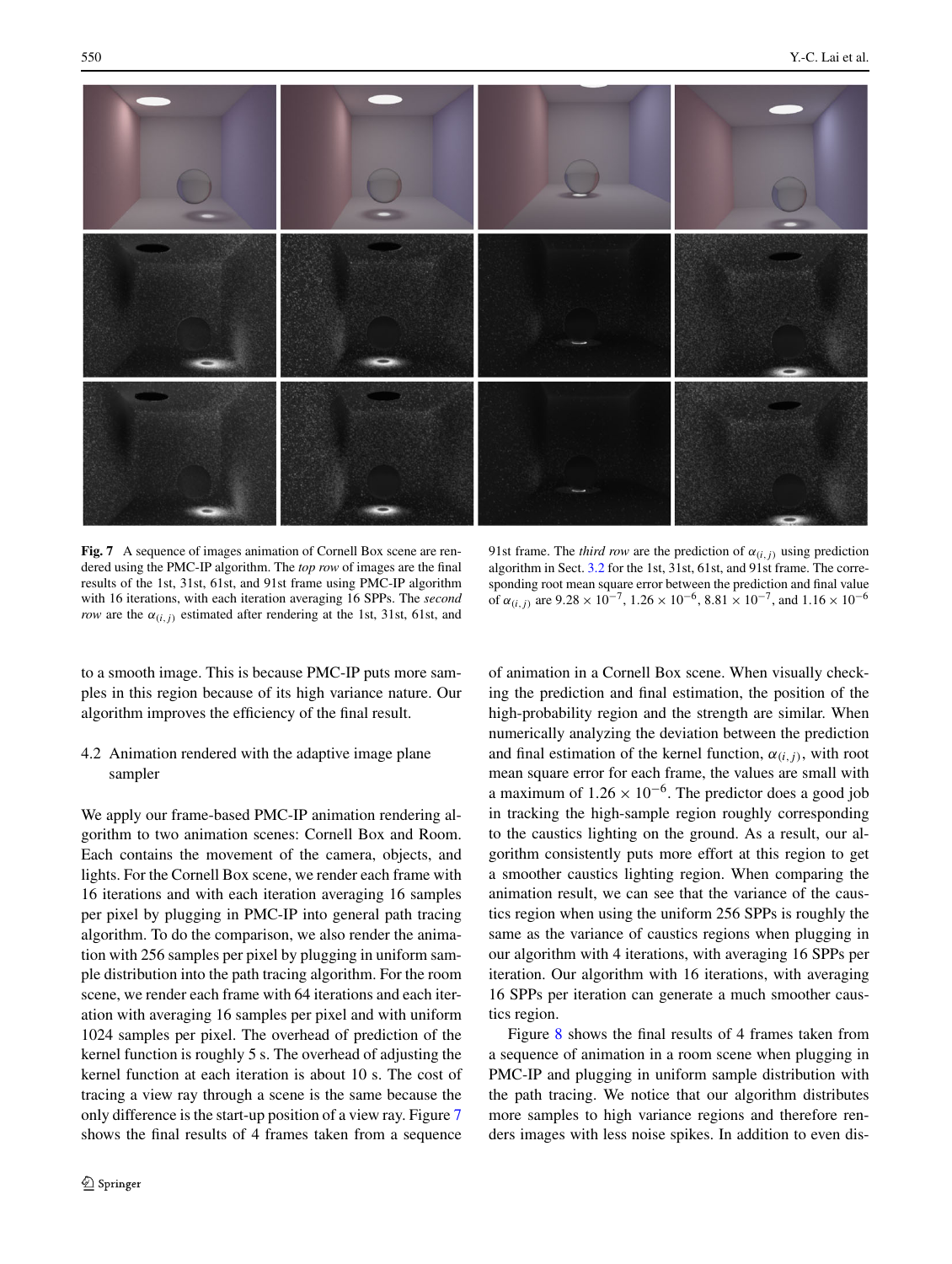<span id="page-8-0"></span>

**Fig. 8** A room scene is rendered using the PMC-IP algorithm. The *top row* of images are the final result using PMC-IP algorithm with 64 iterations, with each iteration averaging 16 SPPs at 1st, 31st, 61st, and 91st frame. The *second row* are the final results using general path

tracing algorithm with 1024 sample per pixel at 1st, 31st, 61st, and 91st frame. There are obvious less artifacts existing in all four frames. When watching the animation, the noisy spike keep popping up in the room scene animation using path tracing algorithm

tribution of variance on the image plane, our algorithm uses the prediction of the kernel function to incorporate the temporal information of the sample distribution among consecutive frames. As a result, the inconsistency among consecutive frames is lower. We can observe this from how the chance of a noise spike popping up in the animation rendered by using general path tracing algorithm is higher than the chance in the animation rendered with our algorithm. The result is a more perceptually pleasant animation.

#### **5 Conclusion**

Adaptive image-plane sampling, derived from a PMC framework, learns to become an effective sampler based on the results from early iterations. Instead of starting from a uniform distribution, we use computer vision techniques to predict the start-up kernel function based on the previous results. This start-up kernel function shifts part of the uniformly distributed samples from regions with low visual variance to regions with high visual variance on the image plane and also provides us a base of considering temporal coherence of kernel functions among consecutive frames. The adaptive algorithm automatically adjusts the kernel function to approximate the ideal image-plane sample distribution. The prediction and adaptation of the kernel function can both improve the rendering efficiency and temporal consistency among frames. The pixel-position generator is a common component in many basic ray-tracing algorithms. PMC-IP sampler could be used as a plug-in component for essentially any algorithm that forms light paths through the eye, including the gather phase of photon mapping, bi-directional path tracing, irradiance caching, and so on. We have shown how photon mapping can use PMC samplers in the final gathering phase.

There are several future research directions. First, we apply the temporal prediction for the pixel-position distribution. In addition, direct lighting is another main factor for the quality of generated images. The importance of lights to a point in the scene should also be temporally coherent. If we can use similar prediction for the importance of lights, we can use more direct-lighting samples to estimate the intensity from an important light. Second, we only use perceptual metrics suitable for measuring the performance of rendering a single frame. However, it cannot measure human's sensitivity for the temporal inconsistency among consecutive frames. The sensitivity of the temporal inconsistency is very important cue for survival. A proper metrics to evaluate the performance among consecutive frames can allow us to further adjust our kernel functions to take the entire rendering sequence into account instead of a frame-based manner. Third, now we use a fixed number of iterations and a fixed number of samples per pixel when rendering a frame. However, some frames may need less samples than others. A convergence test on each frame can terminate the rendering process earlier. One step further, we may even want to have method that can predict the number of iterations and samples per pixel needed to generate a smooth image from the previous frames.

PMC algorithm is useful to take advantage of correlated information. The Kalman filter is a well-known example. We believe that it can provide proper solution to exploit the correlated and temporal-coherence information existing in integrals for animation rendering. In addition, motion analysis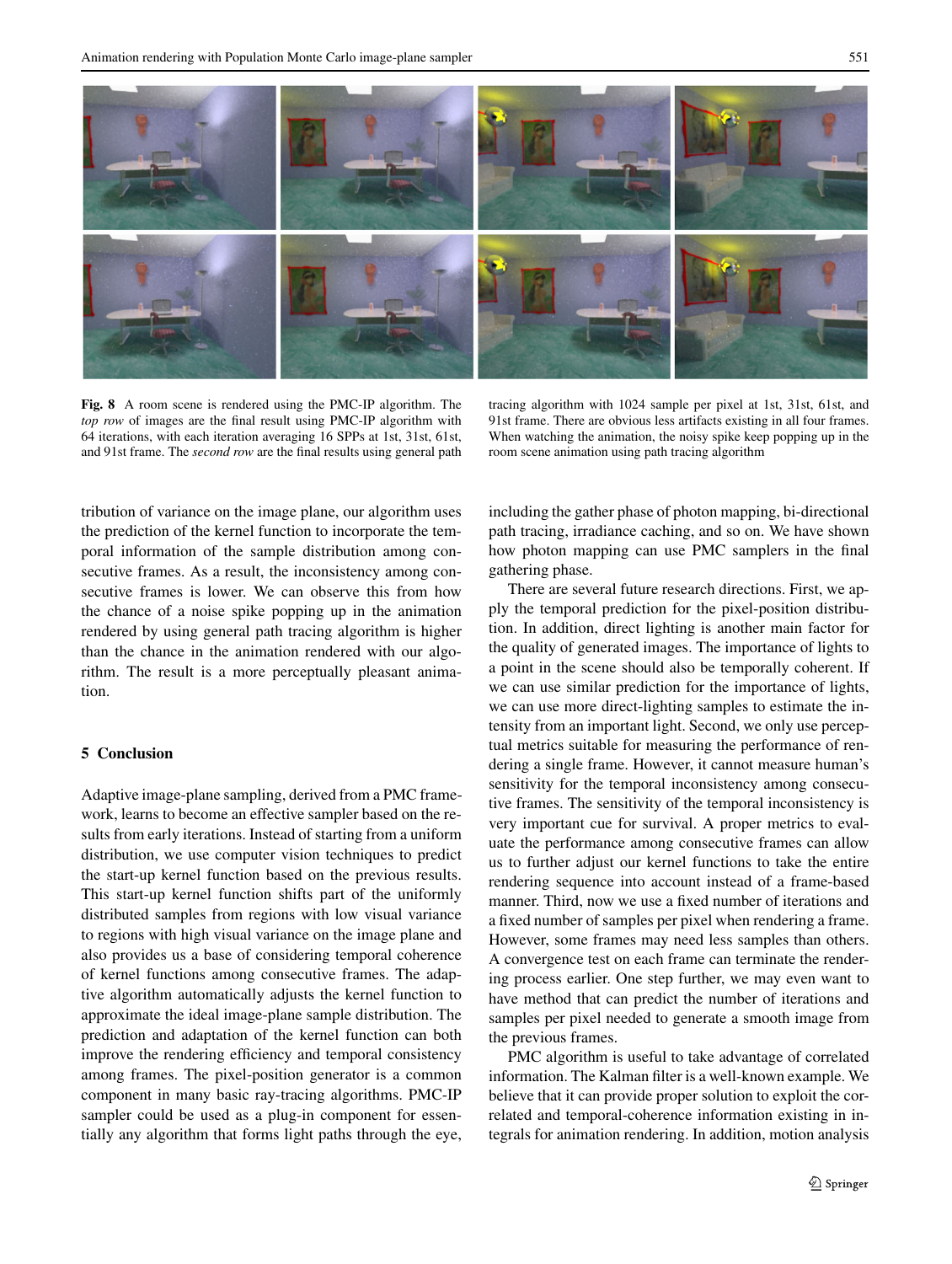<span id="page-9-0"></span>of a film in the vision community provides us with techniques to explore the temporal coherence which may be the key to render a consistent animation in an efficient way.

## **References**

- 1. Aydin, T., Mantiuk, R., Myszkowski, K., Seidel, H.: (2008)
- 2. Baker, S., Black, M.J., Lewis, J., Roth, S., Scharstein, D., Szeliski, R.: A database and evaluation methodology for optical flow. In: IEEE ICCV (2007)
- 3. Bolin, M.R., Meyer, G.W.: A perceptually based adaptive sampling algorithm. In: SIGGRAPH '98, pp. 299–309 (1998)
- 4. Dayal, A., Woolley, C., Watson, B., Luebke, D.: Adaptive frameless rendering. In: Proc. of the 16th Eurographics Symposium on Rendering, pp. 265–275 (2005)
- 5. Dippé, M.A.Z., Wold, E.H.: Antialiasing through stochastic sampling. In: SIGGRAPH '85, pp. 69–78 (1985)
- 6. Douc, R., Guillin, A., Marin, J.M., Robert, C.P.: Convergence of adaptive sampling schemes. Technical Report 2005–2006, University Paris Dauphine (2005). [http://www.cmap.polytechnique.fr/](http://www.cmap.polytechnique.fr/~douc/Page/Research/dgmr.pdf) [~douc/Page/Research/dgmr.pdf](http://www.cmap.polytechnique.fr/~douc/Page/Research/dgmr.pdf)
- 7. Farrugia, J.P., Péroche, B.: A progressive rendering algorithm using an adaptive pereptually based image metric. Comput. Graph. Forum (Proc. Eurograph. 2004) **23**(3), 605–614 (2004)
- 8. Ferwerda, J.A., Pattanaik, S.N., Shirley, P., Greenberg, D.P.: A model of visual adaptation for realistic image synthesis. In: SIGGRAPH '96, pp. 249–258 (1996)
- 9. Fischler, M.A., Bolles, R.C.: Random sample consensus: a paradigm for model fitting with applications to image analysis and automated cartography. Commun. ACM **24**(6), 381–395 (1981). doi:[10.1145/358669.358692](http://dx.doi.org/10.1145/358669.358692)
- 10. Ghosh, A., Doucet, A., Heidrich, W.: Sequential sampling for dynamic environment map illumination. In: Proc. Eurographics Symposium on Rendering, pp. 115–126 (2006)
- 11. Glassner, A.: Principles of Digital Image Synthesis. Morgan Kaufmann, San Mateo (1995)
- 12. Hesterberg, T.: Weighted average importance sampling and defensive mixture distributions. Technometrics **37**, 185–194 (1995)
- 13. Kirk, D., Arvo, J.: Unbiased sampling techniques for image synthesis. In: SIGGRAPH '91, pp. 153–156 (1991)
- 14. Lai, Y., Fan, S., Chenney, S., Dyer, C.: Photorealistic image rendering with population Monte Carlo energy redistribution. In: Eurographics Symposium on Rendering, pp. 287–296 (2007)
- 15. Lai, Y.C., Liu, F., Zhang, L., Dyer, C.: Efficient schemes for Monte Carlo Markov chain algorithms in global illumination. In: ISVC '08: Proceedings of the 4th International Symposium on Advances in Visual Computing, pp. 614–623 (2008)
- 16. Lee, M.E., Redner, R.A., Uselton, S.P.: Statistically optimized sampling for distributed ray tracing. In: SIGGRAPH '85, pp. 61– 68 (1985)
- 17. Lowe, D.G.: Distinctive image features from scale-invariant keypoints. Int. J. Comput. Vis. **60**(2), 91–110 (2004)
- 18. Lucas, B., Kanade, T.: An iterative image registration technique with an application to stereo vision. In: Proc. of International Joint Conference on Artificial Intelligence, pp. 674–679 (1981)
- 19. Mantiuk, R., Myszkowski, K., Seidel, H.P.: Visible difference predicator for high dynamic range images. In: Proceedings of IEEE International Conference on Systems, Man and Cybernetics, pp. 2763–2769 (2004)
- 20. Mitchell, D.P.: Generating antialiased images at low sampling densities. In: SIGGRAPH '87, pp. 65–72 (1987)
- 21. Painter, J., Sloan, K.: Antialiased ray tracing by adaptive progressive refinement. In: SIGGRAPH '89, pp. 281–288 (1989)
- 22. Pharr, M., Humphreys, G.: Physically Based Rendering from Theory to Implementation. Morgan Kaufmann, San Mateo (2004)
- 23. Purgathofer, W.: A statistical method for adaptive stochastic sampling. In: Proc. EUROGRAPHICS 86, pp. 145–152 (1986)
- 24. Ramasubramanian, M., Pattanaik, S.N., Greenberg, D.P.: A perceptually based physical error metric for realistic image synthesis. In: SIGGRAPH '99, pp. 73–82 (1999)
- 25. Rigau, J., Feixas, M., Sbert, M.: New contrast measures for pixel supersampling. In: Proc. of CGI'02, pp. 439–451. Springer, Berlin (2002)
- 26. Rigau, J., Feixas, M., Sbert, M.: Entropy-based adaptive sampling. In: Proc. of Graphics Interface 2003, pp. 149–157 (2003)
- 27. Schlick, C.: An adaptive sampling technique for multidimensional integration by ray-tracing. In: Proc. of the 2nd Eurographics Workshop on Rendering, pp. 21–29 (1991)
- 28. Stokes, W.A., Ferwerda, J.A., Walter, B., Greenberg, D.P.: Perceptual illumination components: a new approach to efficient, high quality global illumination rendering. In: SIGGRAPH '04, pp. 742–749 (2004)
- 29. Szeliski, R.: Image alignment and stitching: A tutorial. Tech. Rep. MSR-TR-2004-92, Microsoft Research (2006)
- 30. Tamstorf, R., Jensen, H.W.: Adaptive sampling and bias estimation in path tracing. In: Proc. of the 8th Eurographics Workshop on Rendering, pp. 285–296 (1997)



**Yu-Chi Lai** received the B.S. from National Taiwan University, Taipei, ROC, in 1996 in Electrical Engineering Department. He received his M.S. and Ph.D. degrees from University of Wisconsin—Madison in 2003 and 2009 respectively in Electrical and Computer Engineering and his M.S. and Ph.D. degrees in 2004 and 2010 respectively in Computer Science.

He is currently an assistant professor in NTUST and his Research interests are in the area of graphics, vision, and multimedia.



**Stephen Chenney** received his a Ph.D. in 2000 from the Computer Science division at the University of California at Berkeley. He is current a programmer in Emergent Game Technology.

 $\bigcircled{2}$  Springer